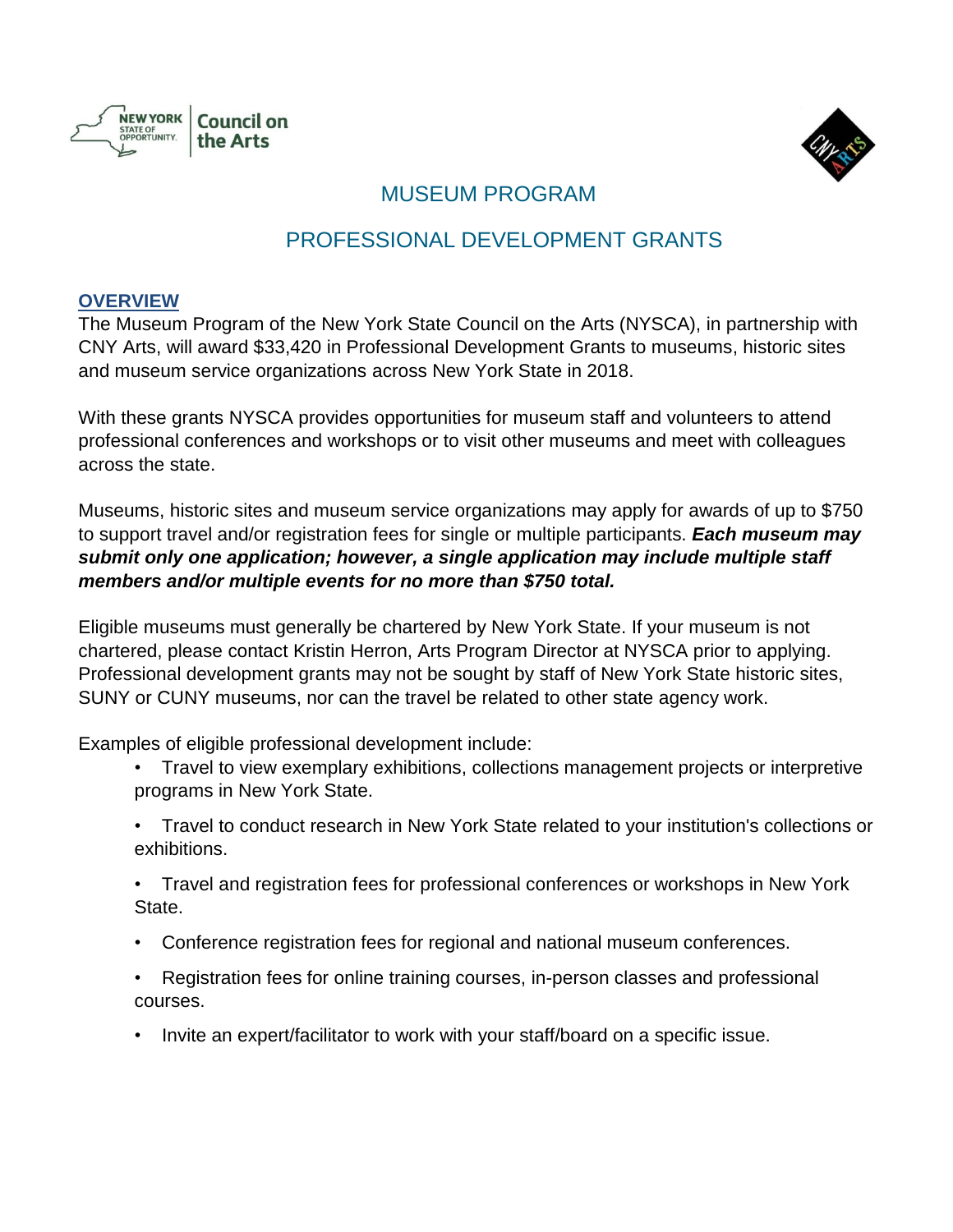Professional Development Grants cannot support out-of-state travel expenses such as mileage, airfare or hotel. Nor can they be applied towards meal and entertainment expenses whether traveling in-state or out-of-state.

In 2017, following our traditional "first-come, first-served," approach, all of the funds were obligated within the first hour the opportunity opened. For 2018 we have changed this process slightly.

Application will be by Google Form, and **the link will be live on January 4, 2018**.

Two weeks later, on January 18, 2018 as of 5:00 pm we will review the eligible requests and award on a first-come, first-served basis. *However, if the amount requested by all eligible applicants exceeds the amount available, we will hold a random drawing to select those that will receive support.*

Approved applicants will be expected to provide a signed letter from their direct supervisor confirming their participation. They will also be asked to fill out a W9 for their museum which NYSCA will send to our partner, CNY Arts. CNY Arts will distribute the awarded funds once they have received the money from New York State.

### **CHECKLIST:**

To Apply:

\_\_\_\_ Museum Program Professional Development Application – Google Form

If Supported:

Signature of direct supervisor confirming your ability to participate in the professional development opportunity.

W9 for the museum, for our partner CNY Arts which distributes the awards.

\_\_\_\_ Final report, due 30 days after the completion of the professional development opportunity.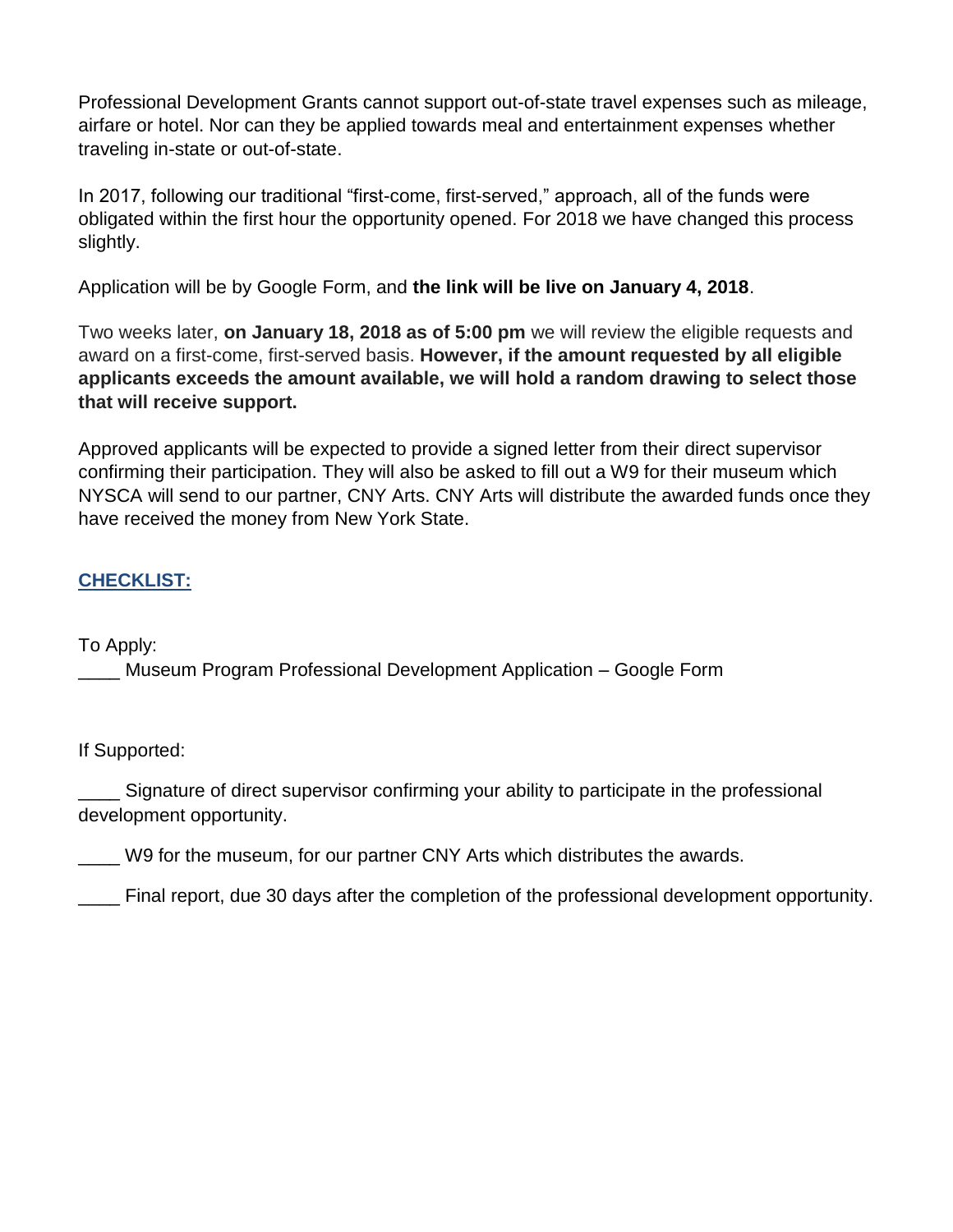# **NYSCA MUSEUM PROGRAM PROFESSIONAL DEVELOPMENT GRANTS WEBINAR**

If you would like more guidance on submitting a NYSCA Museum Program Professional Development Grant, please attend this Webinar. If you are unable to participate, a recording will be made available later.

To participate in this Webinar you will need to log in via computer and dial in via telephone.

*WEDNESDAY, DECEMBER 20, 2017* 11:00 AM Meeting Number: 319 110 120 Meeting Password: NYSCA2018

To View the Webinar Logon at:

<https://meetny.webex.com/meetny/j.php?MTID=m47db967ee463b32e25266a1052752003>

Please be aware you may need to run a temporary application to be able to use this system – you are advised to logon at least 5 minutes early to resolve this.

### **To Listen to the Webinar:**

For audio access you must use your phone. You will be given an option when you log on above to have the system call you or to dial in.

To Dial in: *US Toll Free:* 1-844-633-8697 *Local:* 1-518-549-0500 *Access code:* 319 110 120

Please be aware that participants will be muted. You will, however, have the opportunity to use the CHAT function to pose questions. Questions will be read and answered, however your identity will remain anonymous.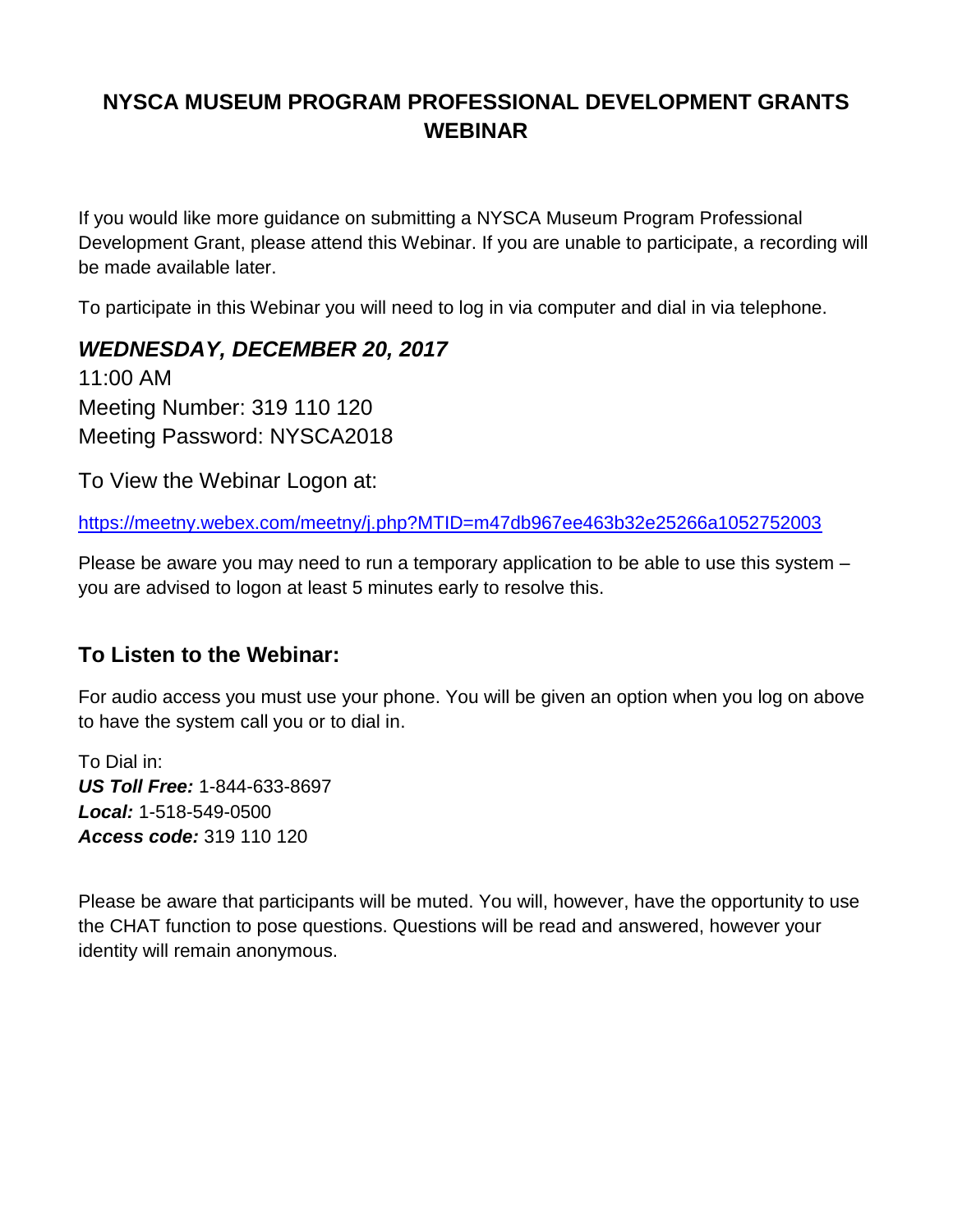#### *APPLICATION FORM PREVIEW*

Here is what we will ask of you on the application form:

- 1. Contact email
- 2. Museum name, full address and county
- 3. Identify museum operating budget, by selecting a category.
- 4. Who would like to participate in Professional Development? Please list the name and title of each person seeking support. (Please include alternates should the staff indicated find they are unable to travel)
- 5. What would you/they like to do and When is it? Please include a URL for the opportunity.
- 6. How will this opportunity benefit the individual(s) and the museum?
- 7. Are you requesting the full \$750 allowed? (choose yes or no)
- 8. Please itemize the total costs including registration fees, accommodations, and travel (Please remember that these funds can only support in-state accommodations and transportation only). If it exceeds \$750, please explain how the remaining expenses will be met.
- 9. Please provide a biographical statement for each participant, highlighting their museum experience and relevant education.
- 10.I acknowledge that should I receive funding my supervisor must confirm his/her support in writing. (You will be required to click a box for this)
- 11.I acknowledge that if I am applying to participate in a professional development opportunity (for ex: Getty Leadership Institute, Attingham Summer School or Seminar for Historical Administration) which involves an application process I must provide NYSCA with proof of acceptance to be able to receive the Professional Development Grant. (You will be required to choose either "I understand" or "not applicable"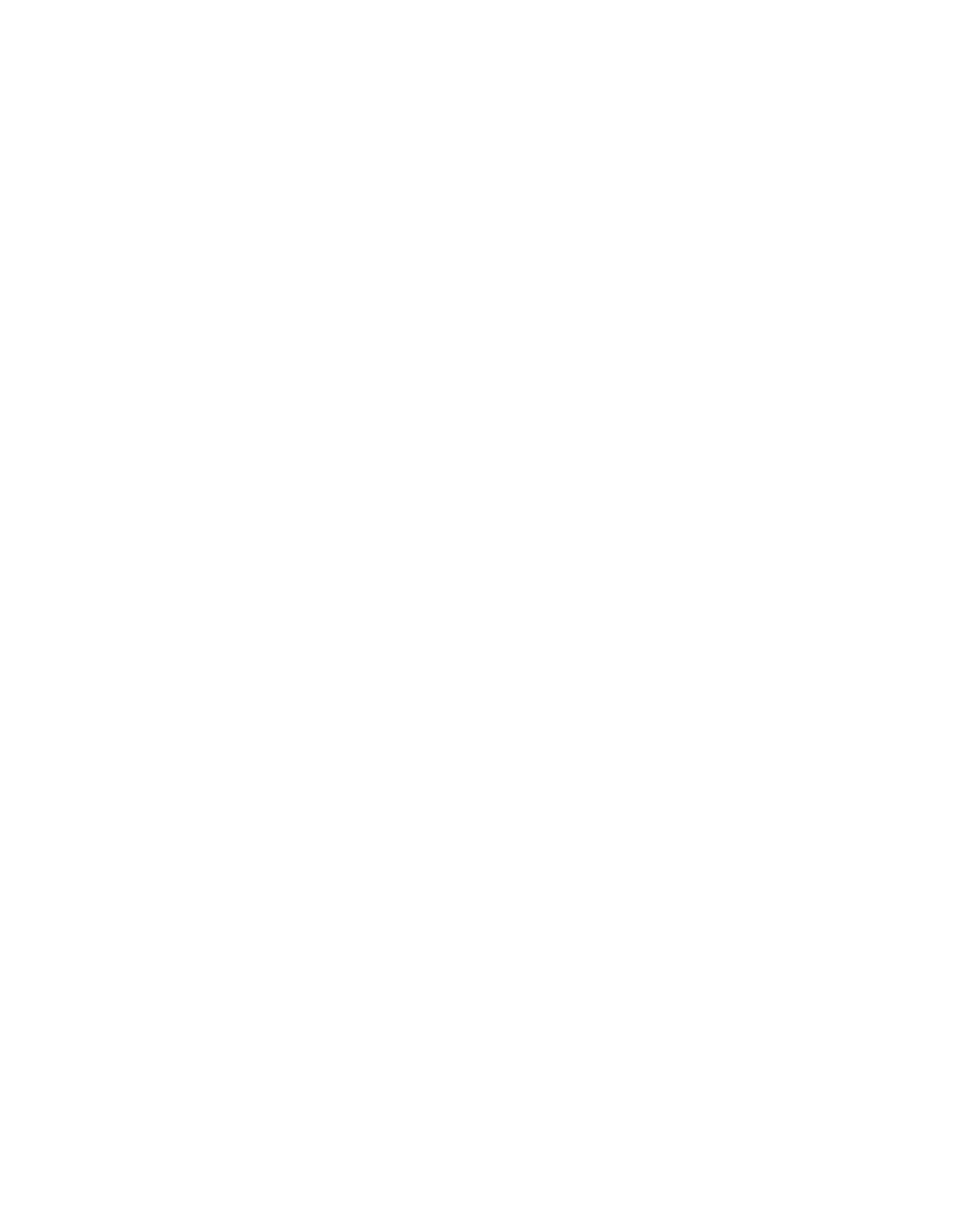## **NYSCA MUSEUM PROGRAM PROFESSIONAL DEVELOPMENT OPPORTUNITY FREQUENTLY ASKED QUESTIONS:**

#### **Q: How do I know if I have met basic eligibility requirements?**

A: Your museum or museum service organization must be a non-profit based in New York State and, in most cases, chartered by the New York State Museum Chartering Office. Staff or volunteers must have permission to participate and the professional development opportunity must be clearly related to their work at the museum so that it benefits both the individual and the museum.

#### **Q: How do I know if my museum is Chartered?**

A: New York State is the only state which requires museums to be chartered through the New York State Education Department – this is handled through the Chartering Office of the New York State Museum: [http://www.nysm.nysed.gov/chartering.](http://www.nysm.nysed.gov/chartering) We will use the most recent list of chartered organizations when reviewing eligibility. If you have questions about Chartering, please contact [charters@nysed.gov.](mailto:charters@nysed.gov) If you are uncertain if you are eligible for this grant, please contact Arts Program Director, Kristin Herron at [Kristin.Herron@arts.ny.gov.](mailto:Kristin.Herron@arts.ny.gov)

### **Q: How do I know if you have received my application?**

A: When you submit the Google Form you will immediately receive a response that "Your application has been received."

#### **Q: How do you decide who receives these grants?**

A: Professional Development Grants are typically awarded on a first-come, first-served basis for those meeting basic eligibility requirements. We review the applications in the order in which they are received – Google Forms time stamps each submission. If more requests than we have funding arrive by January 18 at 5 pm we will instead hold a lottery amongst the eligible applicants. Last year we were able to support 108 museum professionals through these awards, representing 26 counties and all regions of New York State.

#### **Q: How can I make the best argument to be funded?**

A: Unlike other NYSCA grants which are evaluated for the cases they make for funding, these requests are only "evaluated" in terms of eligibility. If a New York State-based museum or museum service organization applies on behalf of a staff member or volunteer, and that person/s is seeking a professional development opportunity that benefits the museum as well as him/her, with no out-of-state travel costs included… then it will be considered as noted above.

### **Q: I want to attend a conference in Fall 2018. Should I wait to apply until the summer?**

A: No. You should apply as soon as you know that you intend to participate in a professional development opportunity. It is fine to apply in January for a conference which occurs in October. We anticipate that funds will be obligated very early in the year again.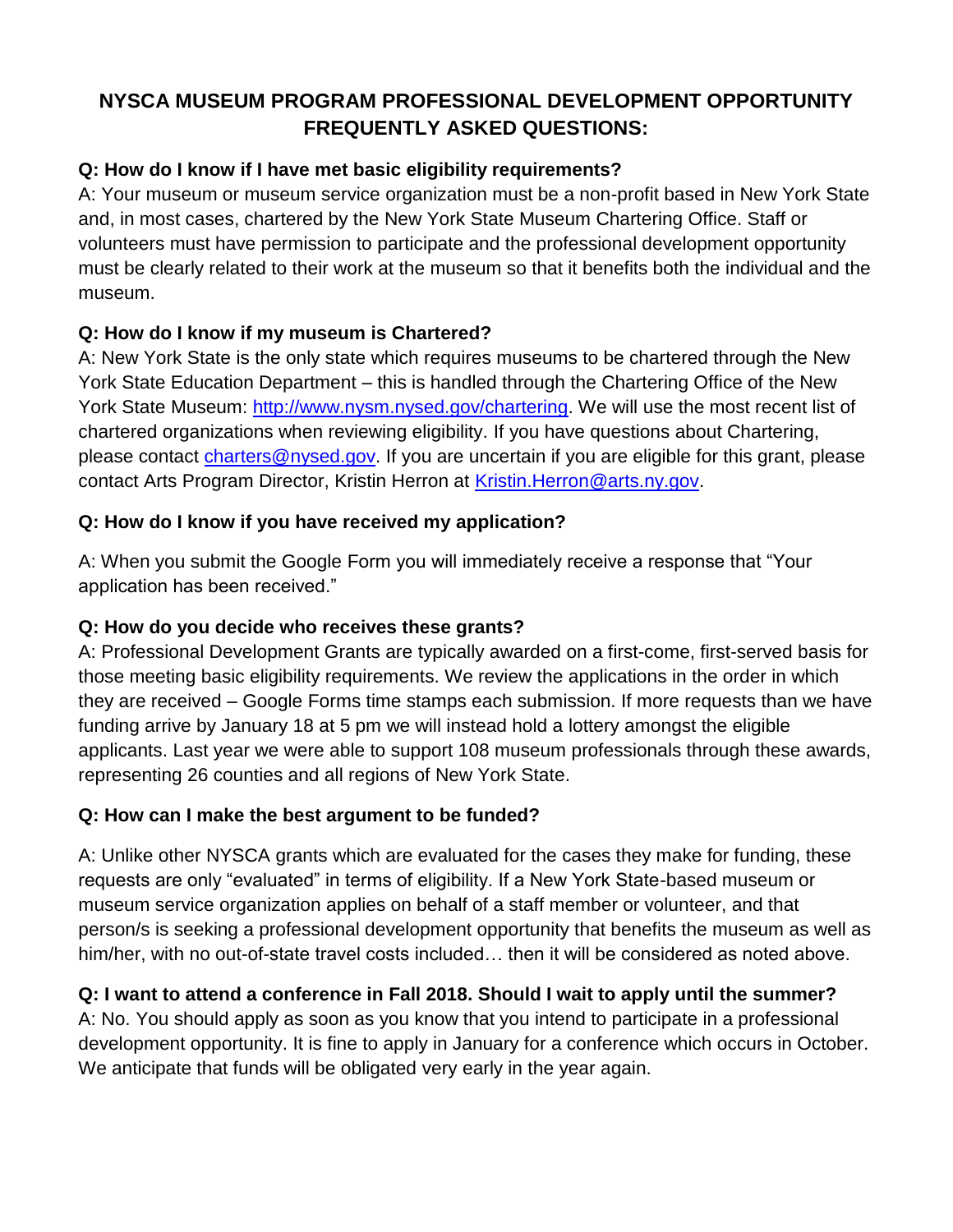#### **Q: When will you notify me if we have been awarded a grant?**

A: You will hear back by mid-February if you have submitted by January 18.

### **Q: If we are awarded funds, are they reimbursable or will we receive the money up front?**

A: While these grants are not intended to be reimbursable, practically speaking in some cases they will be. CNY Arts will issue checks to the successful museums, but not until CNY Arts itself has received the funds from New York State. Their award is disbursed in three separate payments. Thus, some recipients may well have a letter confirming their award, but funds may not be received until after the opportunity concludes. This will likely be the case for opportunities earlier in the calendar year. Please be sure to save your award letter.

#### **Q: What if I am awarded a Professional Development Grant, and then later I cannot attend the conference? Can I use it for something else? Can someone else go in my place?**

A: Professional Development Grants will be awarded to the individuals named in the application for the event cited in the application. If you are awarded a Grant and then cannot attend, you will have to return the funds.

You can submit an application noting "back-up" attendees. For example, Jane Doe is applying for registration fees for the ABC Conference. You note that should Jane Doe be unable to attend due to unforeseen circumstances, then Tom Smith will go in her stead, if it's appropriate to that person's position. You would submit biographical information for both Jane and Tom in this example.

You may also submit a "back-up" professional development opportunity. For example, if you are applying for a program that requires an application, like the Getty Leadership Institute, you may submit a "plan B" should you not be accepted to that Program.

### **Q: Can our museum/museum service organization apply to bring a facilitator in to conduct in-house professional development for all staff?**

A: Yes, this is a perfectly acceptable option. Please note how many staff, and include a brief list of names/titles and bios. (If you are a large institution and this list would be cumbersome you could identify in groupings, ie: our Museum education department of 50 people including per diem educators and volunteers will participate). You would include biographical information of the facilitator, a URL if s/he has one, and describe the professional development opportunity and its benefit to your institution on the form.

### **Q: My museum receives NYSCA Decentralization funds. Or, my museum is applying for NYSCA Decentralization funds. Can we still apply for the NYSCA Professional Development Grants?**

A: Yes! If your museum has applied for or will apply for NYSCA Decentralization funds, your museum cannot apply directly to NYSCA via the Grants Gateway. However, as our Professional Development Grants are administered for us by CNY Arts that rule does not apply in this case.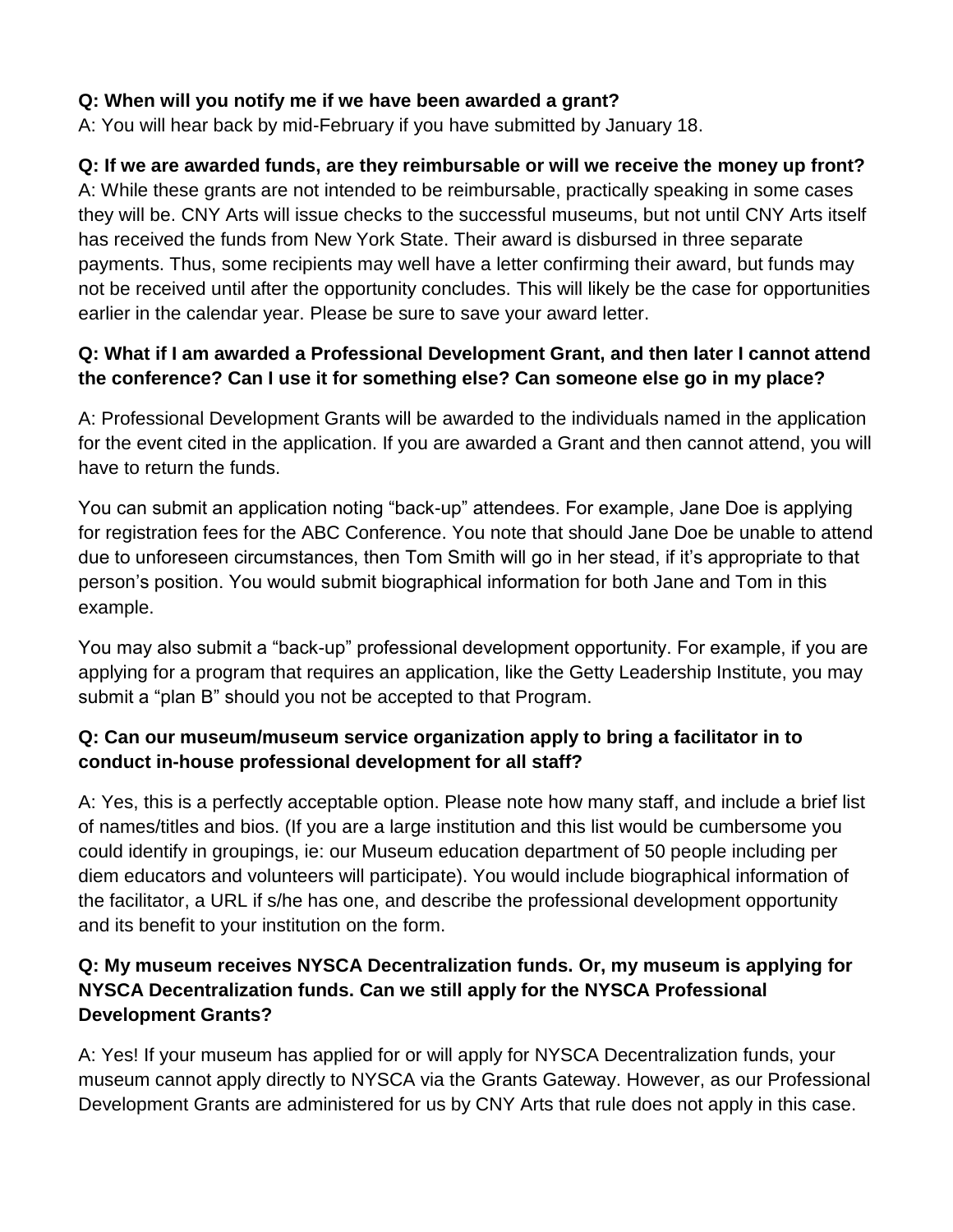# **SELECTED PROFESSIONAL DEVELOPMENT OPPORTUNITIES in 2018** (*You are not required to choose from this list* –

it is a resource to share a range of possible opportunities)

#### **WITHIN NEW YORK STATE**

- Can be scheduled **Museum Hack Audience Development Workshop**, New York, NY or onsite. [https://museumhack.com/audience\\_development/](https://museumhack.com/audience_development/)
- April 8-10: **Museum Association of New York Annual Conference**, "Visioning Change," Rochester, NY. [http://manyonline.org/events/annual-conference](http://manyonline.org/events/annual-conference-visioning-change)[visioning-change](http://manyonline.org/events/annual-conference-visioning-change)
- May 21: **New York City Museum Educators Roundtable**, Teachers College, Columbia University, New York, NY. http://www.nycmer.org/index.php?section=annual-conference
- October TBD: **New York Council of Non-Profits'** "Camp Finance", New Paltz, NY. [www.nycon.org](http://www.nycon.org/)
- October date TBD: **Greater Hudson Heritage Network Annual conference,** Hudson Valley, NY. [http://www.greaterhudson.org](http://www.greaterhudson.org/)
- Ongoing Workshops: **Greater Hudson Heritage Network**, [http://greaterhudson.org](http://greaterhudson.org/)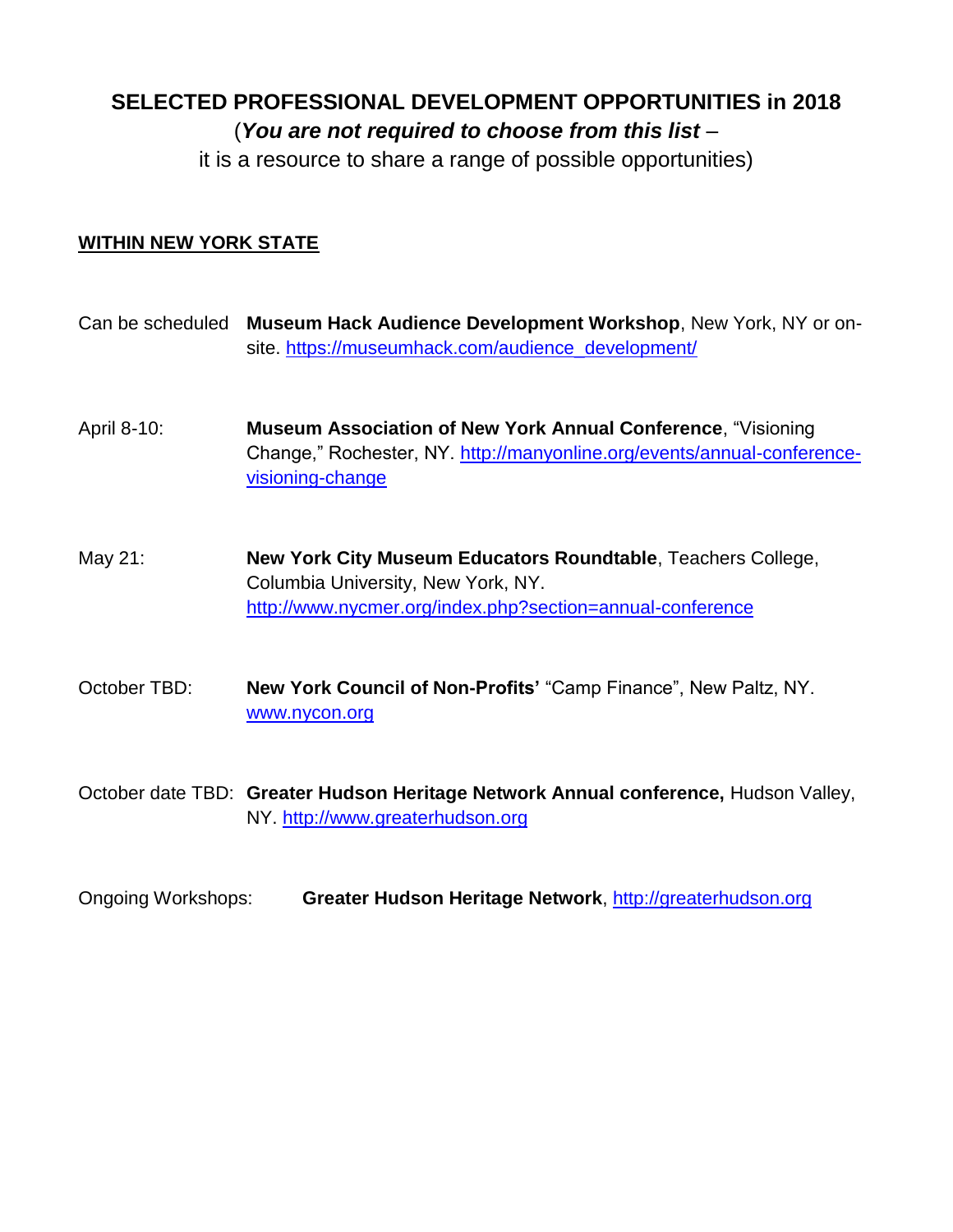**OUTSIDE OF NEW YORK STATE** *(for which you may only request registration fees)*

February 18-20: **Small Museum Association Conference**, College Park, MD. <http://www.smallmuseum.org/conference>

February 21-24: **College Art Association Annual Conference,** Los Angeles, CA. <http://www.collegeart.org/programs/conference/>

February 25-27: **Council of American Jewish Museums Conference**, "Responsibility and Empowerment," Washington, DC. [http://www.cajm.net/conferences](http://www.cajm.net/conferences-events/washington-dc-in-2018/)[events/washington-dc-in-2018/](http://www.cajm.net/conferences-events/washington-dc-in-2018/)

- March 9-11: **Mid-Atlantic Association of Museums**, "Building Museums" Symposium. Philadelphia, PA.<http://midatlanticmuseums.org/building-museums/>
- April 18-21: **Museums and the Web**, Vancouver, BC, Canada. <https://mw18.mwconf.org/>
- May 5-8: **Association of Art Museum Curators Annual Conference**, Montreal, Canada. [http://www.artcurators.org/page/annual\\_meeting](http://www.artcurators.org/page/annual_meeting)
- May 15-18: **The Association of Children's Museums**, "Interactivity," Raleigh, NC. <http://www.childrensmuseums.org/interactivity/interactivity-2018>
- May 6-9: **American Alliance of Museums**, Annual Meeting, Phoenix, AZ. <http://annualmeeting.aam-us.org/>
- June 1-5: **Association for Living History, Farm and Agricultural Museums**, "Interpreting our Multicultural Past," Tahlequah, OK. <http://www.alhfam.org/2018-Annual-Conference>